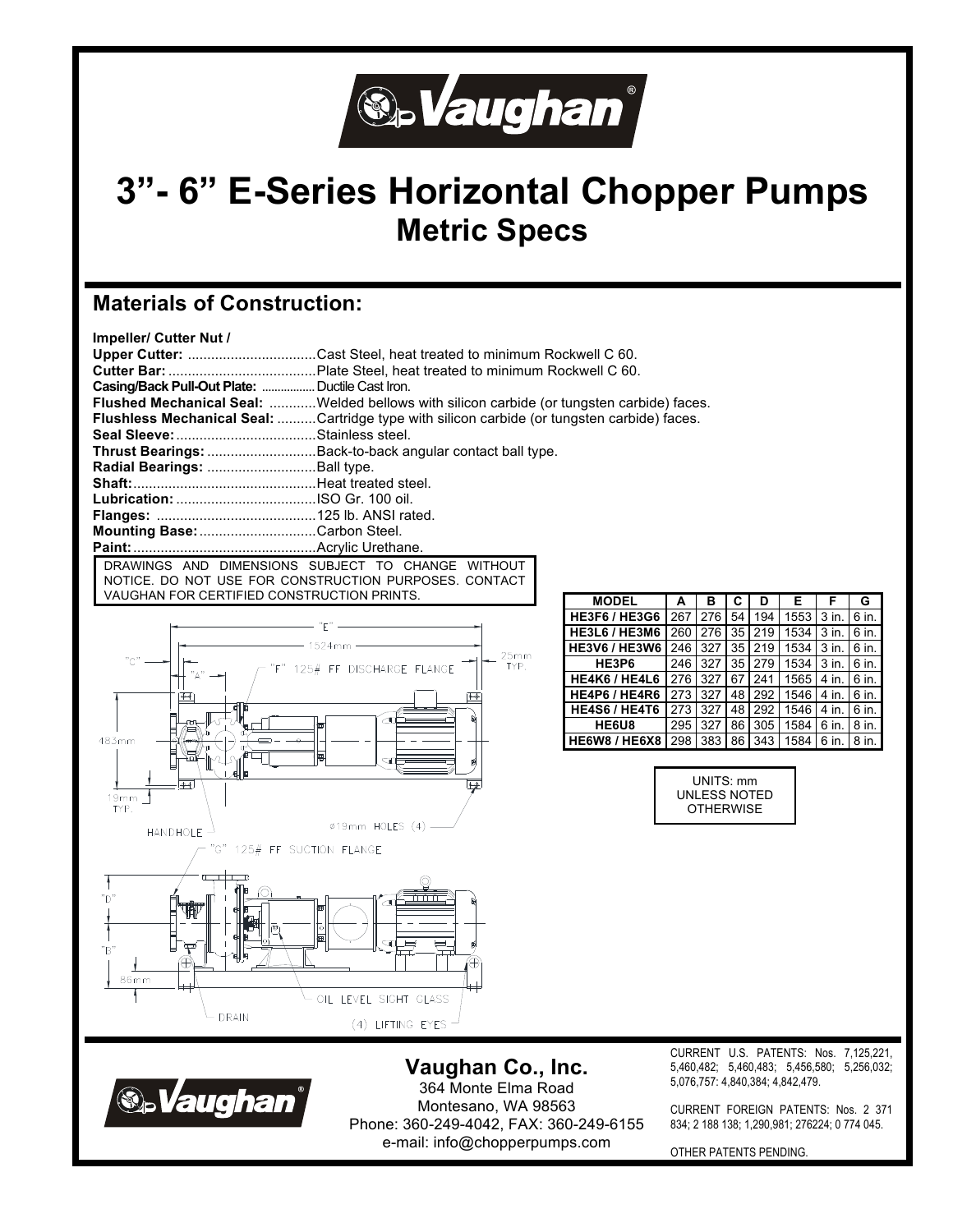### **SPECIFICATIONS – 3" – 6" HORIZONTAL CHOPPER PUMPS**

The horizontal chopper pump shall be specifically designed to pump waste solids at heavy consistencies without plugging or dewatering of the solids. Materials shall be chopped/macerated and conditioned by the pump as an integral part of the pumping action. The pump must have demonstrated the ability to chop through and pump high concentrations of solids such as plastics, heavy rags, grease and hair balls, wood, paper products and stringy materials without plugging, both in tests and field applications. Pump shall be manufactured by Vaughan Co., Inc.

### **DETAILS OF CONSTRUCTION**

- A. Casing and Back Pull-Out Plate: The pump casing shall be of volute design, spiraling outward to the 125 lb. flanged centerline discharge. Back pull-out design shall incorporate jacking bolts for accurate adjustment of impeller-to-cutter bar clearance, and shall allow removal of pump components without requiring disconnection of casing from inlet or discharge piping. Casing & backplate shall be ductile cast iron with all water passages to be smooth, and free of blowholes and imperfections for good flow characteristics. A pressure tap shall be included on or near the discharge flange. Backplate shall include a replaceable Rockwell C 60 steel cutter adjustable for 0.005-0.015" clearance to cut against the rotating impeller pumpout vanes for removing fiber and debris.
- B. Impeller: Shall be semi-open type with pump out vanes to reduce seal area pressure. Chopping/maceration of materials shall be accomplished by the action of the cupped and sharpened leading edges of the impeller blades moving across the cutter bar at the intake openings, with a maximum set clearance between the impeller and cutter bar of 0.015-0.025" cold. Impeller shall be cast alloy steel heat treated to minimum Rockwell C 60 and dynamically balanced. The impeller shall be keyed to the shaft and shall have no axial adjustments and no set screws.
- C. Cutter Bar Plate: Shall be recessed into the pump bowl and shall contain at least 2 shear bars extending diametrically across the intake opening to within 0.010-0.020" of the rotating cutter nut tooth, for the purpose of preventing intake opening blockage and wrapping of debris at the shaft area. Chopper pumps utilizing individually mounted shear bars shall not be acceptable. Cutter bar shall be alloy steel heat-treated to minimum Rockwell C 60.
- D. Cutter Nut: The impeller shall be secured to the shaft using a cutter nut, designed to cut stringy materials and prevent binding using a raised, rotating cutter tooth. The cutter nut shall be cast steel heat treated to minimum Rockwell C 60.
- E. Upper Cutter: Shall be threaded into the back pull-out adapter plate behind the impeller, designed to cut against the pump-out vanes and the impeller hub, reducing and removing stringy materials from the mechanical seal area. Upper cutter shall be cast steel heat treated to minimum Rockwell C 60. The upper cutter teeth are positioned as closely as possible to the center of shaft rotation to minimize cutting torque and nuisance motor tripping. The ratio of upper cutter cutting diameter to shaft diameter in the upper cutter area of the pump shall be 3.0 or less.
- Pump Shafting: Shall be heat treated alloy steel.
- G. Bearings: Shall be oil-bath lubricated with ISO Gr. 100 turbine oil. Shaft thrust in both directions shall be taken up by two back-to-back mounted single-row angular contact ball bearings. Two adjacently mounted single-row radial bearings shall also be provided. B10 bearing life shall be minimum 100,000 hours.
- H. Bearing Housing: Shall be ductile cast iron and machined with piloted bearing fits for concentricity of all components. Bearing housing shall include a side-mounted site glass. Viton® double lip seals riding on stainless steel shaft sleeves are to provide sealing at each end of the bearing housing. Thrust bearings are mounted in an adjustable cartridge to allow external upper cutter adjustment.
- I. Stuffing Box: Shall be ductile cast iron. The stuffing box shall be designed to accommodate the mechanical seal, or packing, mechanical seal with no seal water flush as described below does not require stuffing box.
- J. Seal: [NOTE TO CONSULTING ENGINEER: Please choose one of the 3 options below]:
	- Packing design with 5-ring Kevlar packing, split Teflon lantern ring and water fitting. The packing shaft sleeve shall be 316 SS with Nickel-Chrome-Boron coating. Contractor is to provide a 22-38 L/hr. packing flush with filtered water, a rotameter, throttle valve, and solenoid operated isolation valve interlocked with an auxiliary contact of the motor starter.
	- Mechanical seal with throttle bushing and water fitting for seal water flush. The seal shaft sleeve shall be AISI 316 SS. Mechanical seal materials shall be either 316 stainless steel or Alloy 20 with silicon carbide or tungsten carbide faces. Seal shall be positively driven by set-screws. Elastomers shall be of Buna N, and stationary seal member shall be of the cup-mounted type to ensure cushioning of face material from mechanical shock. Contractor is to provide a 22-38 L/hr. seal flush with filtered water, a rotameter, throttle valve, and solenoid operated isolation valve interlocked with an auxiliary contact of the motor starter.
	- Mechanical Seal system *specifically designed to require no seal flush*: The mechanical seal shall be located immediately behind the impeller hub to eliminate the stuffing box and maximize the flushing available from the impeller pumpout vanes. The seal shall be a cartridge-type mechanical seal with Viton O-rings and silicon carbide faces. This cartridge seal shall be a pre-assembled, and pre-tested so that no seal settings or adjustments are required from the installer. Any springs used to push the seal faces together must be shielded from the fluid to be pumped. The cartridge shall also include a 17-4PH, heat-treated seal sleeve and a CF8M stainless steal seal gland.
- K. Inlet Manifold: Shall be cast ductile iron assembly mounted horizontally with a 125 lb. inlet flange, ½"-NPT pressure tap, cleanout, drain connection and mounting feet.
- L. Shaft Coupling: Bearing housing and motor stool design is to provide accurate, self-aligning mounting for a C-flanged electric motor. Pump and motor coupling shall be T.B. Woods Sureflex elastomeric type.
- M. Optional Belt Drive: Adjustable brackets shall be used to support an over-head or side mounted motor. Sheaves and belts shall be properly sized for horsepower ratings, and all guards are to be supplied with the belt drive system.
- N. Stainless Steel Nameplates: Shall be attached to the pump and drive motor giving the manufacturer's model and serial number, rated capacity, head, speed and all pertinent data.
- O. Motor Requirements: Drive motor shall be \_\_\_\_ KW, \_\_\_\_\_\_\_ RPM, \_\_\_\_\_ volts, \_\_ phase, \_\_\_\_ hertz, \_\_\_\_\_ service factor, Cflange mounted. The motor shall be sized for non-overloading conditions.
- P. Surface Preparation: Degreased and coated with an acrylic urethane (except motor).
- Q. OPTIONAL ADDER Surface Preparation: SSPC-SP5 commercial sandblast, primed with 3 MDFT zinc-filled primer and finish coated with 3 MDFT epoxy (except Motor).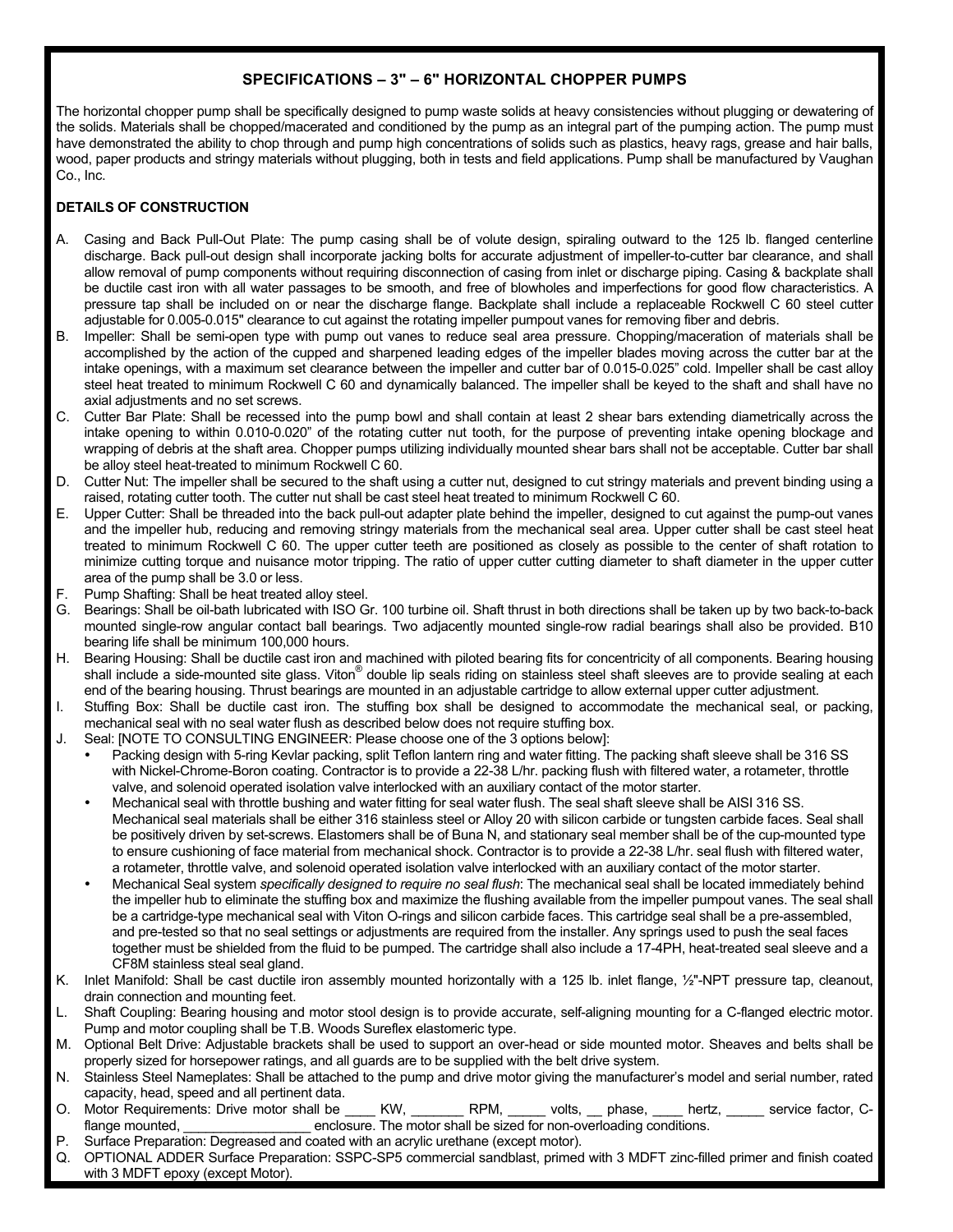

## **8"–12" E-Series Horizontal Chopper Pumps Metric Specs**

### **Materials of Construction:**

| Impeller / Upper Cutter /                      |                                                                                                    |
|------------------------------------------------|----------------------------------------------------------------------------------------------------|
|                                                | <b>External Cutter:</b> Cast alloy steel, heat treated to minimum Rockwell C 60.                   |
|                                                | <b>Cutter Bar / Back Wear Plate:</b> Plate steel, heat treated to minimum Rockwell C 60.           |
| Casing/Back Pull-Out Plate: Ductile cast iron. |                                                                                                    |
|                                                | <b>Flushed Mechanical Seal:</b> Welded bellows with silicon carbide (or tungsten carbide) faces.   |
|                                                | <b>Flushless Mechanical Seal:</b> Cartridge type with silicon carbide (or tungsten carbide) faces. |
|                                                |                                                                                                    |
|                                                |                                                                                                    |
|                                                | Thrust Bearings: Back-to-back angular contact ball type.                                           |
| Radial Bearings:Spherical roller type.         |                                                                                                    |
|                                                |                                                                                                    |
|                                                |                                                                                                    |
|                                                |                                                                                                    |
| Mounting Base: Carbon Steel.                   |                                                                                                    |
|                                                |                                                                                                    |



DRAWINGS AND DIMENSIONS SUBJECT TO CHANGE WITHOUT NOTICE. DO NOT USE FOR CONSTRUCTION PURPOSES. CONTACT VAUGHAN FOR CERTIFIED CONSTRUCTION PRINTS.

| UNITS: mm UNLESS NOTED OTHERWISE  |     |     |     |     |       |  |  |
|-----------------------------------|-----|-----|-----|-----|-------|--|--|
| <b>MODEL</b>                      | A   | в   | С   | D   | Е     |  |  |
| <b>HE8N10</b>                     | 325 | 470 | 114 | 451 | 2,546 |  |  |
| <b>HE8P10</b>                     | 303 | 470 | 81  | 476 | 2,519 |  |  |
| <b>HE10R12</b>                    | 337 | 602 | 132 | 584 | 2,570 |  |  |
| HE12U14 191* 699* -13 686* 2,426* |     |     |     |     |       |  |  |
|                                   |     |     |     |     |       |  |  |
|                                   |     |     |     |     |       |  |  |
| <b>MODEL</b>                      | F   | G   | н   |     |       |  |  |
| <b>HE8N10</b>                     | 203 | 254 | 732 | 791 |       |  |  |
| <b>HE8P10</b>                     | 203 | 254 | 691 | 770 |       |  |  |
| <b>HE10R12</b>                    | 254 | 305 | 856 | 791 |       |  |  |

Suction manifold not standard on HE12U. 14", 16" or 18" adapter flanges available.

| <b>MOTOR FRAME SIZE</b> |          |  |
|-------------------------|----------|--|
| 286TC                   | 1010 371 |  |
| 324TC / 326TC           | 1080 419 |  |
| 364TC / 365TC           | 1156 464 |  |
| 404TC / 405TC           | 1284 511 |  |
| 444TC / 445TC           | 1486 568 |  |

CURRENT U.S. PATENTS: Nos. 7,125,221; 5,460,482; 5,460,483; 5,456,580; 5,256,032; 5,076,757: 4,840,384; 4,842,479.

CURRENT FOREIGN PATENTS: Nos. 2 371 834; 2 188 138; 1,290,981; 276224; 0 774 045. OTHER PATENTS PENDING.



**Vaughan Co., Inc.**  364 Monte Elma Road Montesano, WA 98563 Phone: 360-249-4042, FAX: 360-249-6155 E-mail: info@chopperpumps.com